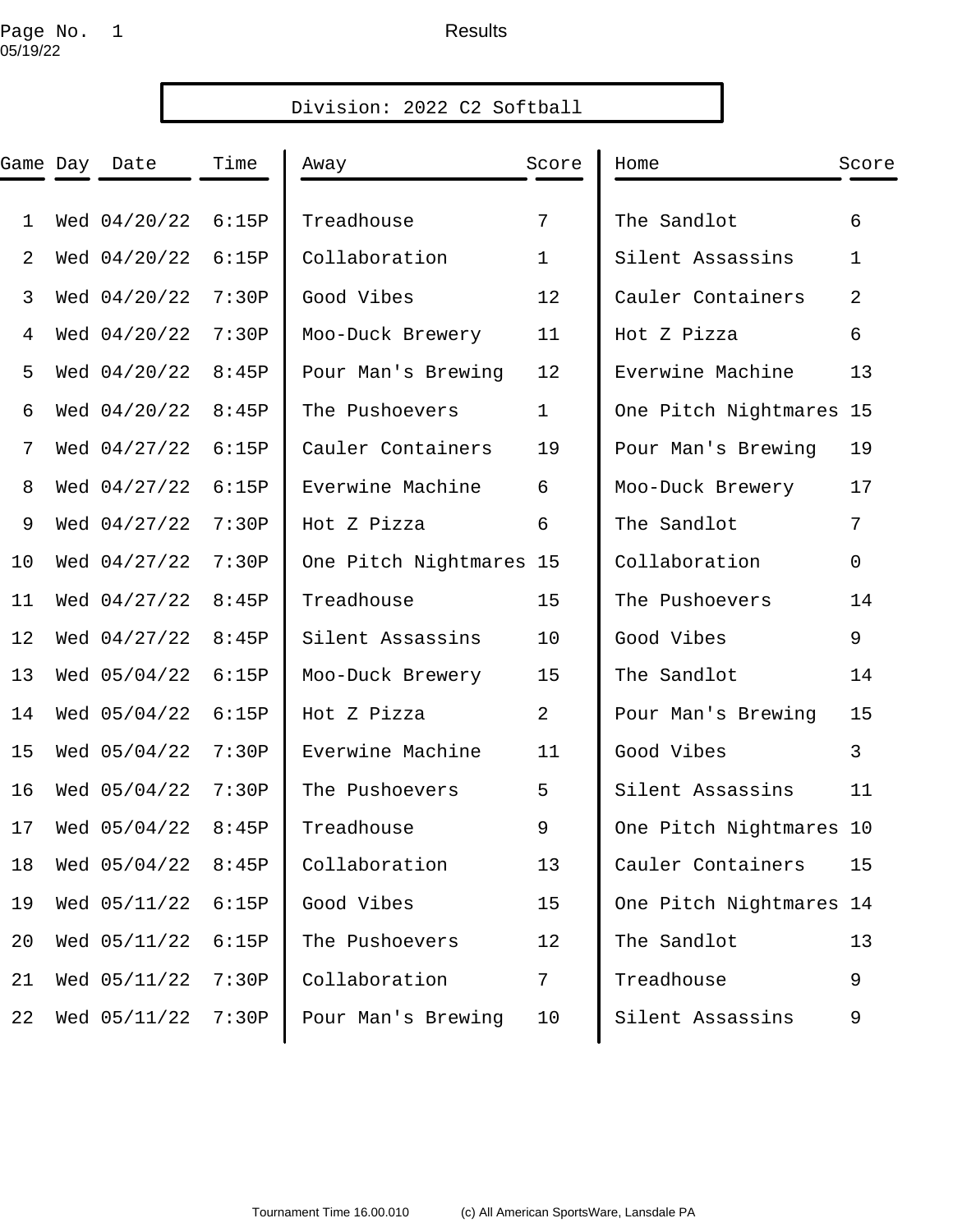# Page No. 2 and 2 Results 05/19/22

| Division: 2022 C2 Softball |  |                       |       |                           |                          |                          |              |
|----------------------------|--|-----------------------|-------|---------------------------|--------------------------|--------------------------|--------------|
| 23                         |  | Wed 05/11/22          | 8:45P | Moo-Duck Brewery          | 13                       | Cauler Containers        | 9            |
| 24                         |  | Wed 05/11/22          | 8:45P | Hot Z Pizza               | $\overline{2}$           | Everwine Machine         | 12           |
| 25                         |  | Wed 05/18/22          | 6:15P | Cauler Containers         | 9                        | The Pushoevers           | 8            |
| 26                         |  | Wed 05/18/22          | 6:15P | The Sandlot               | 12                       | One Pitch Nightmares 7   |              |
| 27                         |  | Wed 05/18/22          | 7:30P | Silent Assassins          | 11                       | Treadhouse               | $\mathbf{1}$ |
| 28                         |  | Wed 05/18/22          | 7:30P | Everwine Machine          | 11                       | Collaboration            | 10           |
| 29                         |  | Wed 05/18/22          | 8:45P | Good Vibes                | 8                        | Hot Z Pizza              | 11           |
| 30                         |  | Wed 05/18/22          | 8:45P | Pour Man's Brewing        | $\overline{a}$           | Moo-Duck Brewery         | 12           |
| 31                         |  | Wed 05/25/22          | 6:15P | Collaboration             |                          | Hot Z Pizza              |              |
| 32                         |  | Wed 05/25/22          | 6:15P | Moo-Duck Brewery          | $\overline{\phantom{a}}$ | Good Vibes               |              |
| 33                         |  | Wed 05/25/22          | 7:30P | The Pushoevers            | $\overline{\phantom{a}}$ | Everwine Machine         |              |
| 34                         |  | Wed 05/25/22          | 7:30P | Pour Man's Brewing        | $\overline{\phantom{a}}$ | The Sandlot              |              |
| 35                         |  | Wed 05/25/22          | 8:45P | Silent Assassins          | $\overline{\phantom{a}}$ | One Pitch Nightmares ___ |              |
| 36                         |  | Wed 05/25/22          | 8:45P | Treadhouse                |                          | Cauler Containers        |              |
| 37                         |  | Wed 06/01/22          | 6:15P | Silent Assassins          | $\frac{1}{2}$            | Moo-Duck Brewery         |              |
| 38                         |  | Wed 06/01/22          | 6:15P | Cauler Containers         |                          | Hot Z Pizza              |              |
| 39                         |  | Wed 06/01/22          | 7:30P | One Pitch Nightmares ____ |                          | Pour Man's Brewing       |              |
|                            |  | 40 Wed 06/01/22 7:30P |       | The Sandlot ___________   |                          | Everwine Machine         |              |
| 41                         |  | Wed 06/01/22          | 8:45P | Collaboration             |                          | The Pushoevers           |              |
| 42                         |  | Wed 06/01/22          | 8:45P | Good Vibes                |                          | Treadhouse               |              |
| 43                         |  | Wed 06/08/22          | 6:15P | Cauler Containers         |                          | Everwine Machine         |              |
| 44                         |  | Wed 06/08/22          | 6:15P | Treadhouse                |                          | Pour Man's Brewing       |              |
| 45                         |  | Wed 06/08/22          | 7:30P | One Pitch Nightmares      |                          | Moo-Duck Brewery         |              |
| 46                         |  | Wed 06/08/22          | 7:30P | Good Vibes                |                          | The Pushoevers           |              |
|                            |  |                       |       |                           |                          |                          |              |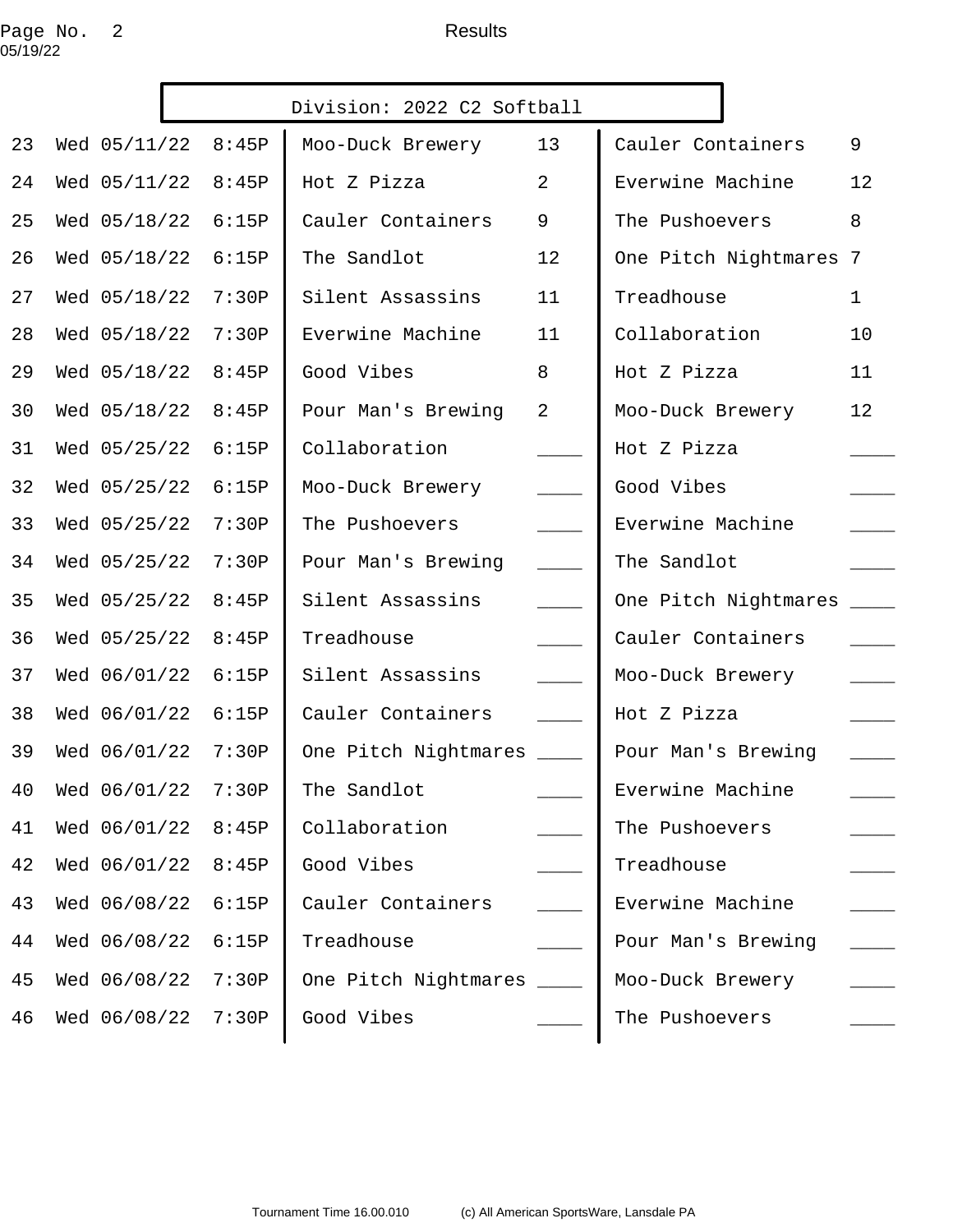# Page No. 3 and the set of the Results 05/19/22

| Division: 2022 C2 Softball |                       |       |                           |                            |                                |
|----------------------------|-----------------------|-------|---------------------------|----------------------------|--------------------------------|
| 47                         | Wed 06/08/22          | 8:45P | Hot Z Pizza               |                            | Silent Assassins               |
| 48                         | Wed 06/08/22          | 8:45P | The Sandlot               |                            | Collaboration                  |
| 49                         | Wed 06/15/22          | 6:15P | Hot Z Pizza               |                            | The Pushoevers                 |
| 50                         | Wed 06/15/22          | 6:15P | Everwine Machine          |                            | Treadhouse                     |
| 51                         | Wed 06/15/22          | 7:30P | Pour Man's Brewing        | $\sim$ $\sim$              | Good Vibes                     |
| 52                         | Wed 06/15/22          | 7:30P | One Pitch Nightmares      | $\frac{1}{2}$              | Cauler Containers              |
| 53                         | Wed 06/15/22          | 8:45P | The Sandlot               |                            | Silent Assassins               |
| 54                         | Wed 06/15/22          | 8:45P | Moo-Duck Brewery          | $\frac{1}{2}$              | Collaboration                  |
| 55                         | Wed 06/22/22          | 6:15P | Pour Man's Brewing        | $\overline{\phantom{a}}$   | Collaboration                  |
| 56                         | Wed 06/22/22          | 6:15P | Cauler Containers         | $\sim$ 100 $\mu$           | Silent Assassins               |
| 57                         | Wed 06/22/22          | 7:30P | The Pushoevers            | $\overline{\phantom{a}}$   | Moo-Duck Brewery               |
| 58                         | Wed 06/22/22          | 7:30P | Treadhouse                | $\overline{\phantom{a}}$   | Hot Z Pizza                    |
| 59                         | Wed 06/22/22          | 8:45P | Everwine Machine          | $\overline{\phantom{a}}$   | One Pitch Nightmares<br>$\sim$ |
| 60                         | Wed 06/22/22          | 8:45P | Good Vibes                |                            | The Sandlot                    |
| 61                         | Wed 06/29/22          | 6:15P | Collaboration             | $\overline{\phantom{a}}$   | Good Vibes                     |
| 62                         | Wed 06/29/22          | 6:15P | Silent Assassins          | $\mathcal{L}^{\text{max}}$ | Everwine Machine               |
| 63                         | Wed 06/29/22          | 7:30P | Moo-Duck Brewery          |                            | Treadhouse                     |
|                            | 64 Wed 06/29/22 7:30P |       | One Pitch Nightmares ____ |                            | Hot Z Pizza                    |
| 65                         | Wed 06/29/22          | 8:45P | The Sandlot               |                            | Cauler Containers              |
| 66                         | Wed 06/29/22          | 8:45P | The Pushoevers            |                            | Pour Man's Brewing             |
| 67                         | Wed 07/06/22          | 6:15P | The Sandlot               |                            | Treadhouse                     |
| 68                         | Wed 07/06/22          | 6:15P | One Pitch Nightmares      |                            | The Pushoevers                 |
| 69                         | Wed 07/06/22          | 7:30P | Silent Assassins          |                            | Collaboration                  |
| 70                         | Wed 07/06/22          | 7:30P | Cauler Containers         |                            | Good Vibes                     |
|                            |                       |       |                           |                            |                                |